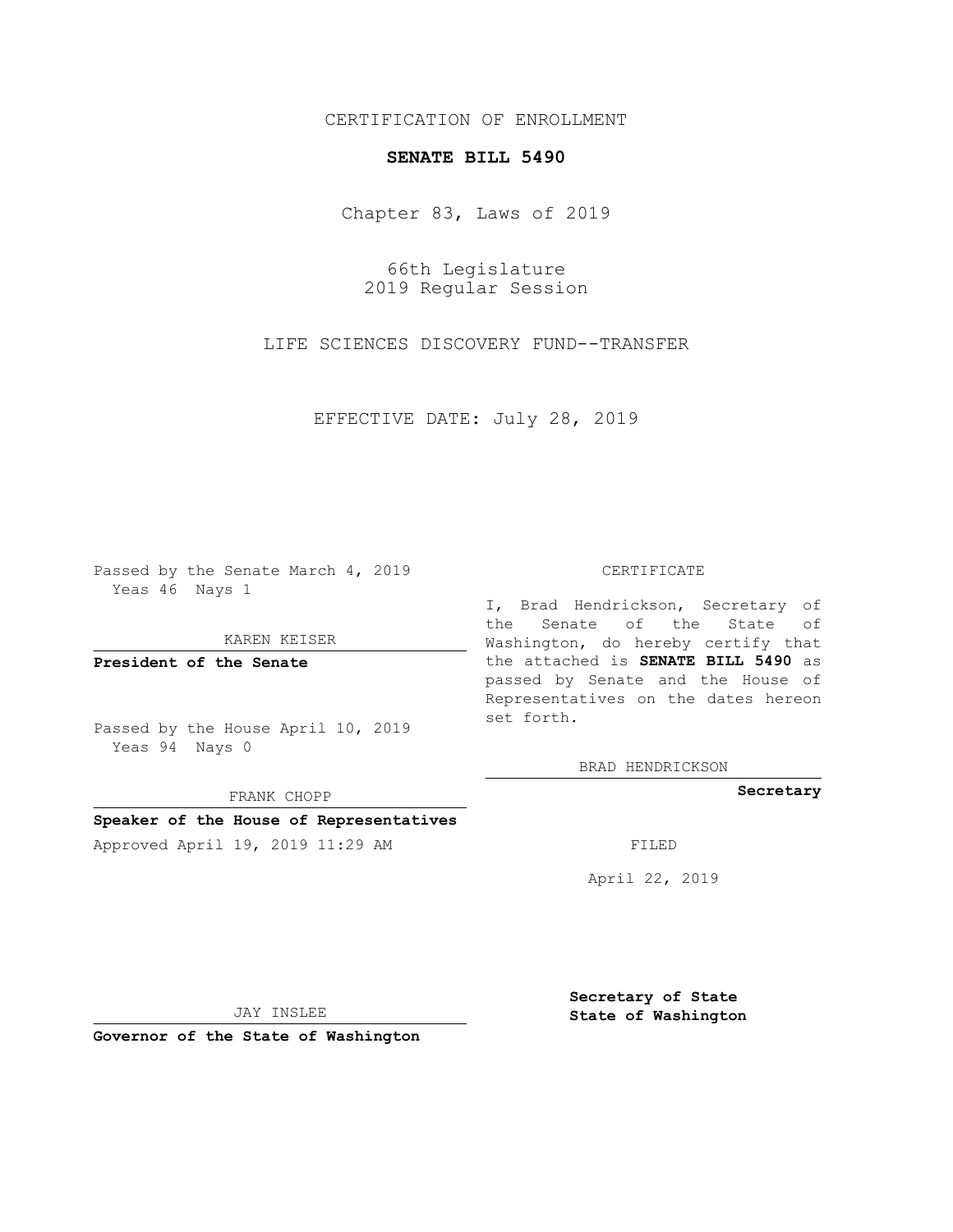#### **SENATE BILL 5490**

Passed Legislature - 2019 Regular Session

**State of Washington 66th Legislature 2019 Regular Session**

**By** Senators Frockt, Brown, Hobbs, and Mullet

Read first time 01/23/19. Referred to Committee on Financial Institutions, Economic Development & Trade.

 AN ACT Relating to transferring duties of the life sciences discovery fund; amending RCW 43.350.040, 43.350.050, and 43.350.070; adding new sections to chapter 43.330 RCW; recodifying RCW 43.350.040, 43.350.050, and 43.350.070; and repealing RCW 43.350.005, 43.350.010, 43.350.020, 43.350.030, 43.350.060, 43.350.901, and 43.350.903.6

BE IT ENACTED BY THE LEGISLATURE OF THE STATE OF WASHINGTON:

 NEW SECTION. **Sec. 1.** A new section is added to chapter 43.330 9 RCW to read as follows:

 (1) The department must contract with a statewide nonprofit organization to either provide services or make grants, or both, to entities pursuant to a contract to foster growth of the state's life science sector and to improve the health and economic well-being of its residents. The statewide nonprofit organization must be a statewide organization established with a primary mission of growing and sustaining the life science ecosystem within the state of Washington by supporting life science entrepreneurs and connecting life science researchers, and biopharmaceutical, medical device, digital health, and health information technology companies to the resources they need to accelerate life science innovation.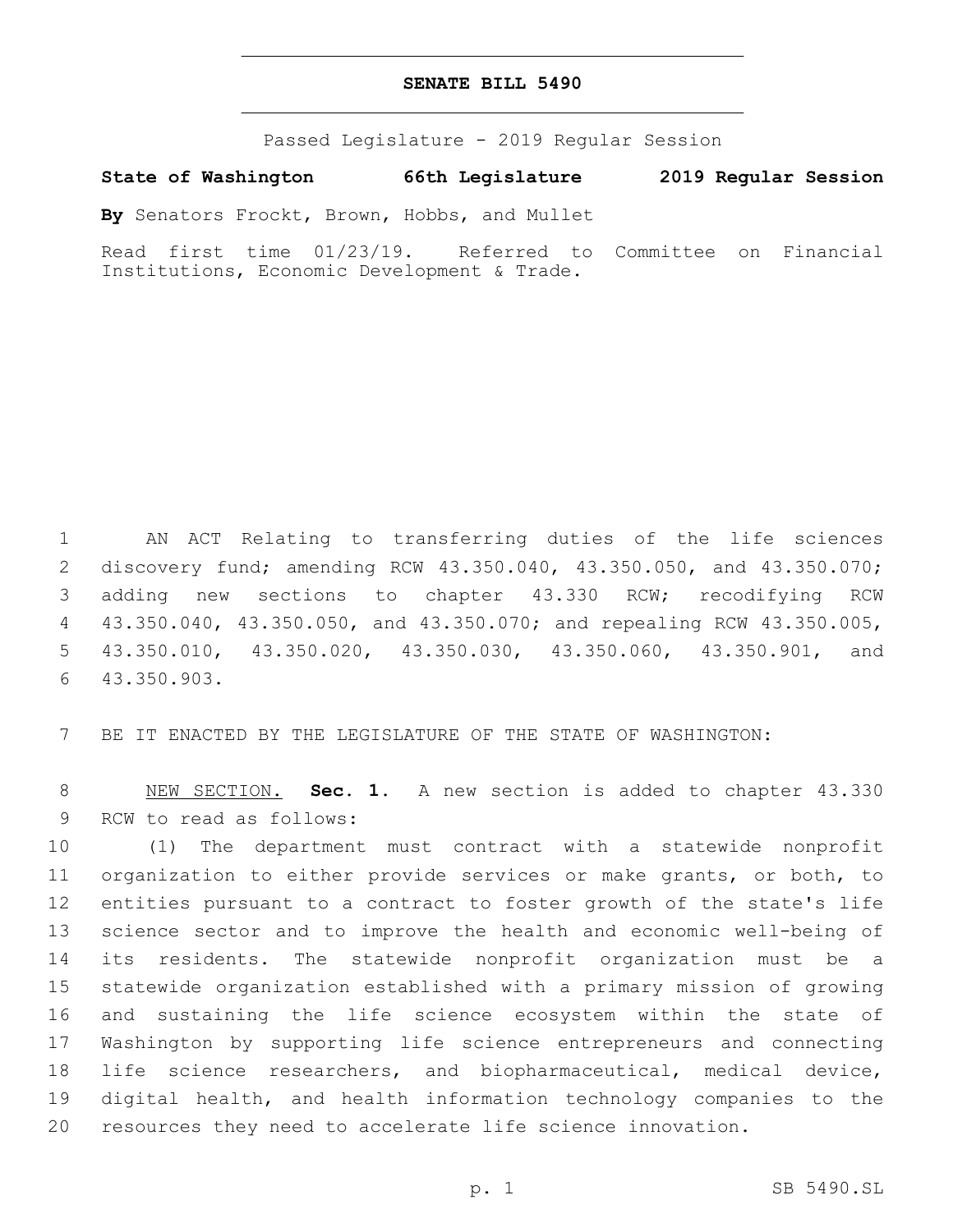(2) The department may also contract with the organization selected under subsection (1) of this section to monitor and collect 3 life science discovery fund grant payback funds.

 (3) Grant agreements made pursuant to subsection (1) of this section must specify deliverables to be provided by the recipient under the grant. The nonprofit organization selected pursuant to subsection (1) of this section must evaluate requests for funding by reference to factors such as: (a) The quality of the proposed research or project; (b) its potential to improve health outcomes, with particular attention to the likelihood that it will also lower health care costs, provide a substitute for a more costly diagnostic or treatment modality, or offer a breakthrough treatment for a particular disease or condition; (c) the potential for leveraging additional funding; (d) the potential to provide health care benefits 15 or a benefit to human learning and development; (e) the potential to 16 stimulate the health care delivery, biomedical manufacturing, and life sciences related employment in the state; (f) the ability to provide critical life science infrastructure; (g) the potential for attracting new investment or catalytic partnerships in the life sciences; (h) the geographic diversity of the grantees within Washington; and (i) evidence of public and private collaboration.

 (4) Before conducting a significant grant competition, the nonprofit organization selected under subsection (1) of this section must adopt policies and procedures to facilitate the orderly process 25 of grant application, review, and reward; and may create one or more 26 advisory boards composed of scientists, industrialists, and others familiar with life sciences research to assist in grant evaluation.

 **Sec. 2.** RCW 43.350.040 and 2005 c 424 s 5 are each amended to 29 read as follows:

30 ((The authority has all the general powers necessary to carry out 31 its purposes and duties and to exercise its specific powers. In 32 addition to other powers specified in this chapter, the authority)) 33 In carrying out its duties under section 1 of this act, the 34 department may: (1) Sue and be sued ((in its own name)) on behalf of 35 the life sciences discovery fund; (2) make and execute agreements, contracts, and other instruments, with any public or private person 37 or entity( $\left(\frac{1}{r} + \frac{1}{r}\right)$  accordance with this chapter)); (3) employ, contract with, or engage independent counsel, financial advisors, auditors, other technical or professional assistants, and such other personnel

p. 2 SB 5490.SL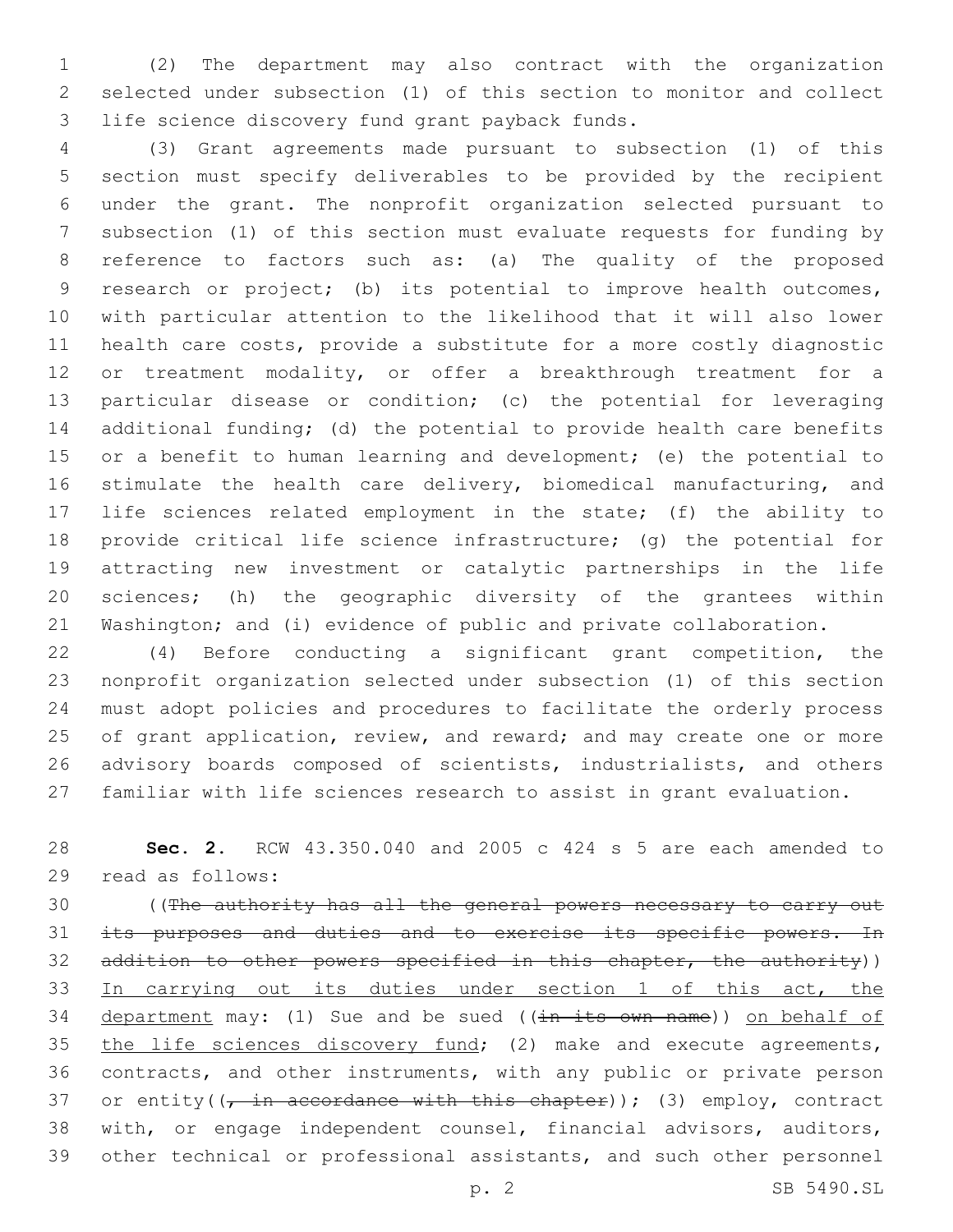1 as ((are)) necessary ((or desirable to implement this chapter)); (4) 2 establish such special funds, and controls on deposits to and 3 disbursements from them( $\sqrt{7}$  as it finds convenient for the 4 implementation of this chapter; (5) enter into contracts with public 5 and private entities for life sciences research to be conducted in 6 the state;  $(6)$ ); and (5) adopt rules((, consistent with this 7 chapter; (7) delegate any of its powers and duties if consistent with 8 the purposes of this chapter; (8) exercise any other power reasonably 9 required to implement the purposes of this chapter; and (9) hire 10 staff and pay administrative costs)) for the implementation of this 11 act.

12 **Sec. 3.** RCW 43.350.050 and 2005 c 424 s 6 are each amended to 13 read as follows:

14 Members of the governing board of trustees of the life sciences 15 discovery fund authority and persons acting on behalf of the 16 authority, while acting within the scope of their employment or 17 agency, are not subject to personal liability resulting from carrying 18 out the powers and duties conferred on them under ((this)) former 19 chapter  $43.350$  RCW. ((Neither)) The state ((nor)), the life sciences 20 discovery fund authority  $((\pm s))$ , and the department are not liable 21 for any loss, damage, harm, or other consequence resulting directly 22 or indirectly from grants made by the authority or by any life 23 sciences research funded by such grants.

24 **Sec. 4.** RCW 43.350.070 and 2018 c 299 s 924 are each amended to 25 read as follows:

 The life sciences discovery fund is created in the custody of the 27 state treasurer. Only the ((board or the board's)) department or the 28 department's designee may authorize expenditures from the fund. 29 Expenditures from the fund may be made only for purposes of ((this chapter)) section 1 of this act. Administrative expenses of the 31 ((authority)) department, including staff support, ((may be paid only from the fund)) are limited to actual costs incurred by the department in designating the nonprofit organization and in monitoring and collecting grant payback funds. Revenues to the fund consist of transfers made by the legislature from strategic contribution payments deposited in the tobacco settlement account under RCW 43.79.480, moneys received pursuant to contribution 38 agreements entered into pursuant to former RCW 43.350.030, moneys

p. 3 SB 5490.SL